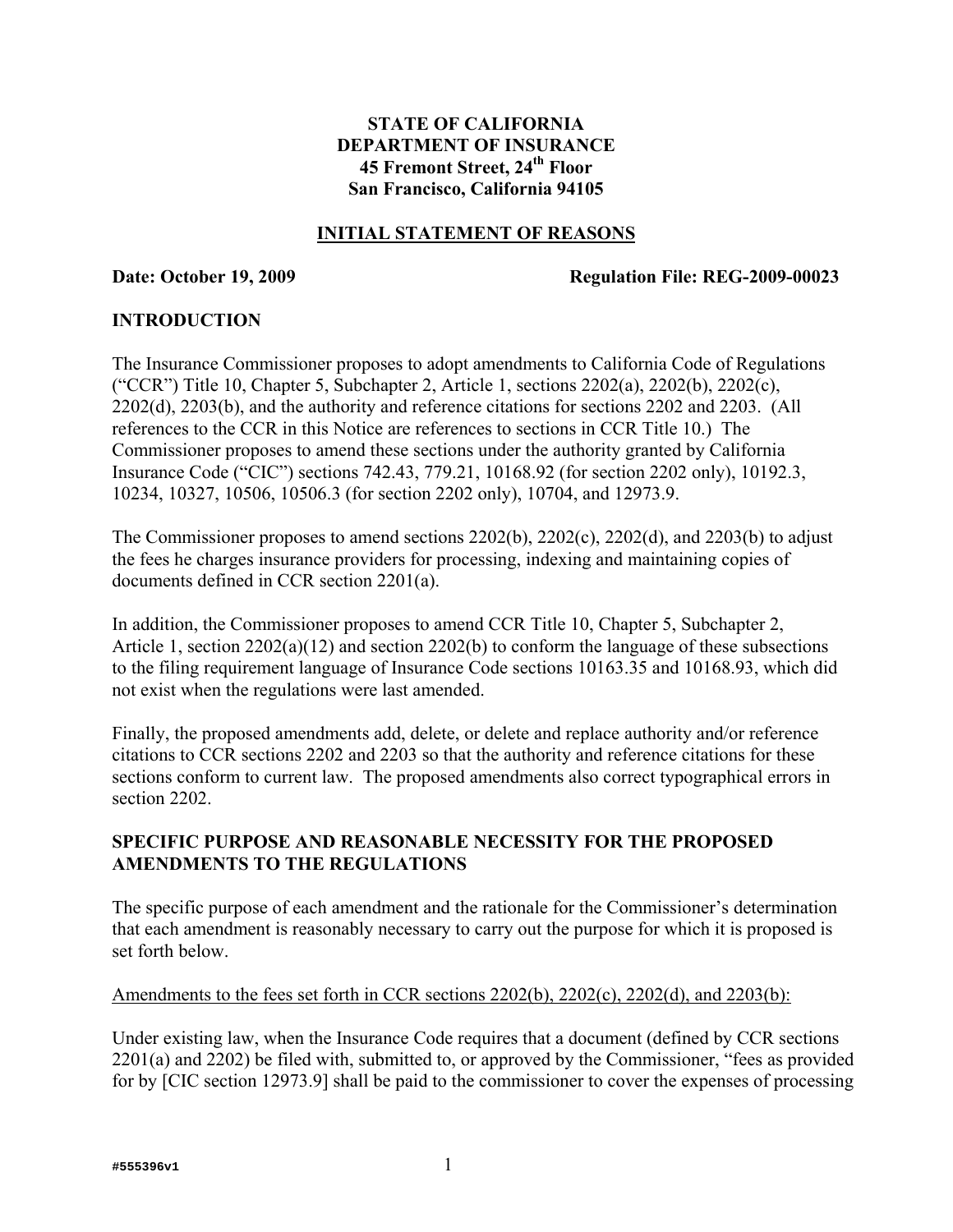and indexing the same and maintaining copies of the same." Insurance Code section 12973.9. The fees which the Commissioner may charge for actions on documents submitted to him are set forth in CCR sections 2202 and 2203.

The fees set forth in these CCR subsections have not changed in over twelve years, while the cost of processing, indexing, and maintaining the documents which must be filed has increased substantially. The inadequacy of the fees has created an ongoing structural deficit for the Department of Insurance.

For the five years from fiscal year 2002-03 to fiscal year 2007-08, the cost of processing documents subject to filing as set forth in CCR 2202 and 2203 increased by 35% (from \$3.7 million to \$5 million dollars). During the same five years, the Commissioner charged insurers an average of approximately \$500,000 (\$0.5 million) per year. If the imbalance between the actual costs incurred by the Commissioner and the fees charged to cover these costs is not corrected, the Commissioner will continue to recoup from insurers just one-tenth of his actual costs.

Other revenue sources of the Department of Insurance, primarily general fees and license revenue, are currently covering the approximately \$3.8 million annual shortfall between costs incurred and fees charged insurers for document processing. In effect, the Department's other revenues are subsidizing insurance company operating expenses because current fee levels are inadequate.

Insurance Code section 12973.9 grants the Commissioner the authority to promulgate such regulations as are necessary in order to establish the standard(s) "by which the commissioner shall determine the original fee schedule or any amended fee schedule." The standards are set forth in CCR section 2202(e). Section 2202(e) provides that the Commissioner may increase or decrease fees by issuing a Bulletin setting forth the modified fees at least 90 days prior to their effective date. The Commissioner issued such a bulletin, Bulletin 2009-5, on March 26, 2009. A copy of Bulletin 2009- 5 is included in the record of this rulemaking.

The proposed amendments amend the fees set forth in CCR sections 2202(b), 2202(c), 2202(d), and 2203(b) to cover the cost of processing insurance filings. The fee changes do not exceed the amounts calculated by the Department of Insurance's Budget Office as necessary to cover all direct and indirect costs of the unit(s) for the next succeeding fiscal year and years thereafter. There are no other moneys received or projected to be received for the unit(s) processing the documents subject to such fees. The purpose of the proposed amendments is to correct fee levels so that fees charged more accurately reflect the actual costs incurred in processing, indexing, and maintaining documents as required by law. It is reasonably necessary to make these corrections in order to stop the unsustainable cash flow imbalance currently taking place.

# Amendments to CCR sections 2202(a)(12) and 2202(b):

In addition to the fiscal problem described above, the existing language of CCR section 2202 does not conform to changes which have taken place in the law since the regulations were last amended, specifically changes which define documents which must be filed.

The Commissioner proposes amendments to CCR Title 10, Chapter 5, Subchapter 2, Article 1,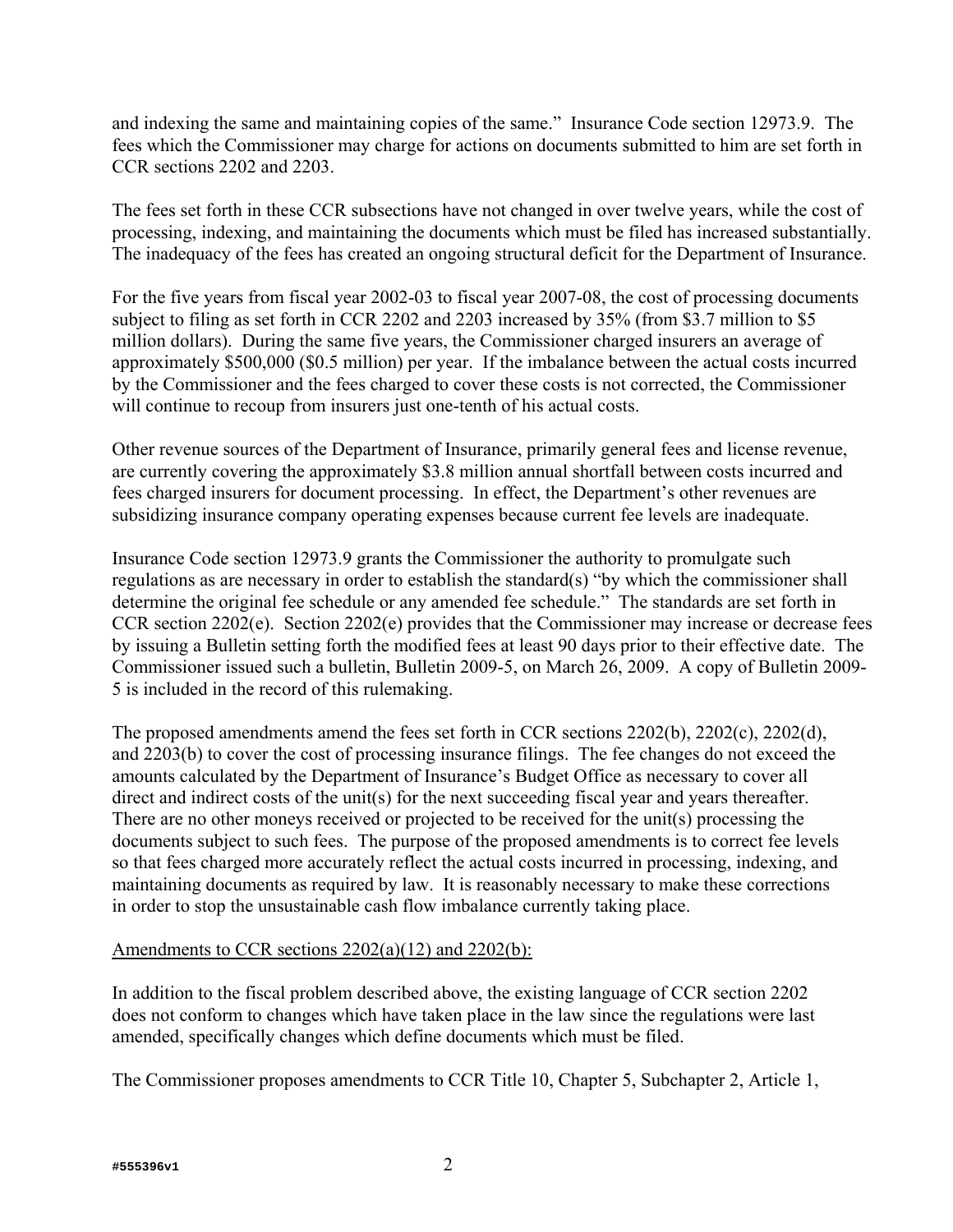section  $2202(a)(12)$  and section  $2202(b)$  to conform the language of these subsections to the filing requirement language of Insurance Code sections 10163.35 and 10168.93. Insurance Code sections 10163.35 and 10168.93 specify life insurance and annuity documents which must be filed with the Commissioner under California's nonforfeiture statutes. Both section 10163.35 and section 10168.93 were added to the Insurance Code in 2004, after CCR subsections  $2202(a)(12)$  and  $2202(b)$  were last amended. Consequently subsections  $2202(a)(12)$  and  $2202(b)$ contain outdated descriptions of documents which are required to be filed under California law.

The purpose of the amendments to CCR subsections 2202(a)(12) and 2202(b) is to conform the language of those subsections to the requirements of Insurance Code sections 10163.35 and 10168.93. These amendments are reasonably necessary in order to conform the existing regulations to current law.

# Typographical corrections and amendments to authority and reference citations for CCR sections 2202 and 2203:

Lastly, the proposed amendments delete the comma that was inserted in error in CCR section  $2202(a)(2)$ , add the word "care" in section  $2202(a)((5)(E))$  that was omitted in error, .and add, delete, or delete and replace the following citations to the Insurance Code in the CCR sections listed below for the reasons set forth below. The purpose of these amendments is to correct typographical errors and to correct the authority and reference citations to CCR sections 2202 and 2203 so that they are consistent with current law. These amendments are reasonably necessary in order to correct minor errors and to conform the authority and reference citations for CCR sections 2202 and 2203 to existing law. The authority and reference amendments are as follows:

 a. The proposed regulations add a citation to CIC section 10168.92 as a rulemaking authority citation for section 2202. Section 10168.92 provides the commissioner with rulemaking authority with regard to annuity filings.

 b. Section 10195.1 is deleted as a rulemaking authority citation for sections 2202 and 2203 because section 10195.1 was repealed effective January 1, 2001. The proposed amendments replace the citations to section 10195.1 with citations to Insurance Code section 10192.3, which authorizes the Commissioner to promulgate regulations concerning Medicare supplement policies.

 c. The proposed regulations add a citation to CIC section 10506.3 as a rulemaking authority citation for section 2202. Section 10506.3 provides the commissioner with rulemaking authority with regard to modified guaranteed annuities.

 d. Section 10163.3 is deleted as a reference citation for section 2202 because section 10163.3 was amended effective January 1, 2005 to exclude the provisions concerning filings with the commissioner. The proposed amendment replaces the citation to section 10163.3 in CCR section 2202 with a citation to Insurance Code section 10163.35. Section 10163.35 became effective January 1, 2005 and it contains the filing requirement language which was deleted from section 10163.3.

 e. The proposed amendments add a citation to section 10168.93 as a reference citation for section 2202. Section 10168.93 requires insurers to file annuity contract forms.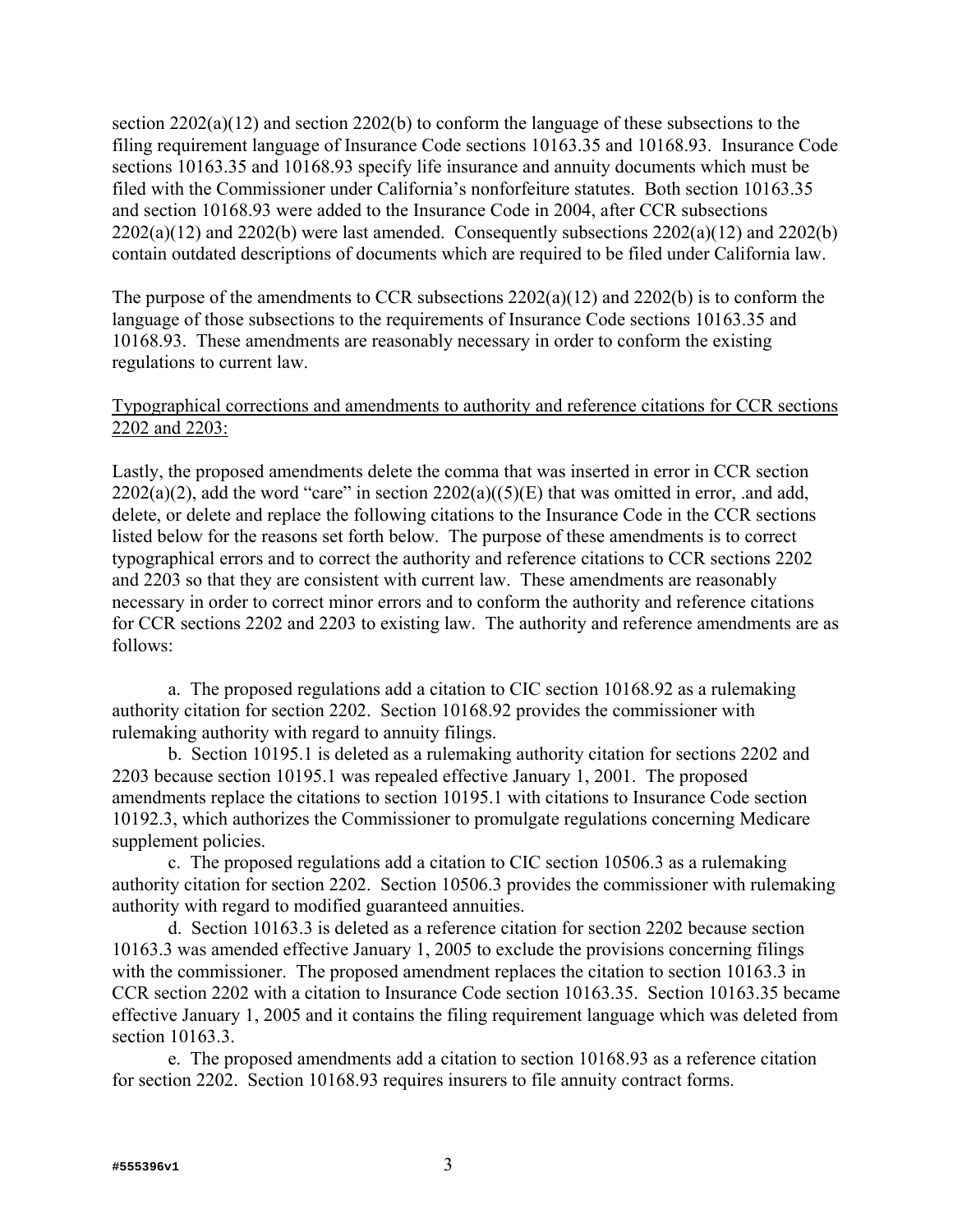f. Section 10195.1 is deleted as a reference citation for sections 2202 and 2203 because section 10195.1 was repealed effective January 1, 2001. The proposed amendments replace the reference citations to section 10195.1 with reference citations to Insurance Code section 10192.15, which contains filing requirements for Medicare supplement documents.

 g. Section 10195.45 is deleted as a reference citation for sections 2202 and 2203 because section 10195.45 was repealed effective January 1, 2001. The proposed amendments replace the reference citations to section 10195.45 with reference citations to Insurance Code section 10192.15, which contains filing requirements for Medicare supplement documents.

 h. Section 10195.65 is deleted as a reference citation for sections 2202 and 2203 because section 10195.65 was repealed effective January 1, 2001. The proposed amendments replace the reference citations to section 10195.65 with reference citations to Insurance Code section 10192.19, which contains filing requirements for Medicare supplement advertisements.

 i. The proposed amendments add citations to Insurance Code Section 10231.2 as reference citations for sections 2202 and 2203. Section 10231.2 requires insurers to file long term care products with the commissioner. It did not exist when sections 2202 and 2203 were last amended.

 j. Section 10235.22 is deleted as a reference citation for section 2202 because section 10235.22 was repealed effective January 1, 2001.

 k. The proposed amendments add citations to section 10236.11 as reference citations for sections 2202 and 2203. Section 10236.11 requires insurers to file rates for long term care products.

 l. The proposed amendments add citations to section 10236.13 as reference citations for sections 2202 and 2203. Section 10236.13 requires an insurer to make a filing with the commissioner if it wishes to increase premium for long term care products.

 m. The proposed amendments delete the reference citation to section 10489.93 in section 2202 because the portion of section 10489.93 which required life insurance forms to be filed was deleted from that section effective January 1, 2005. The filing requirement for life insurance forms is now set forth in section 10163.35. The proposed amendments add a citation to section 10163.35 as a reference citation for section 2202.

 n. The proposed amendments add a citation to section 11011 as reference citation for sections 2202 and 2203. Section 11011 requires fraternal benefit societies to file articles of incorporation, certificates, and other documents with the commissioner.

 o. The proposed amendments delete the citations to sections 11027 and 11029 as reference citations for section 2203 to resolve an inconsistency within the regulations. Under section 2202(a)(15), document filings under section 11027 and 11029 are exempt from section 2203.

#### **SPECIFIC TECHNOLOGIES OR EQUIPMENT**

Adoption of the proposed amendments to the regulations would not mandate the use of specific technologies or equipment.

#### **IDENTIFICATION OF STUDIES**

There are no specific studies relied upon in the adoption of the proposed amendments to the